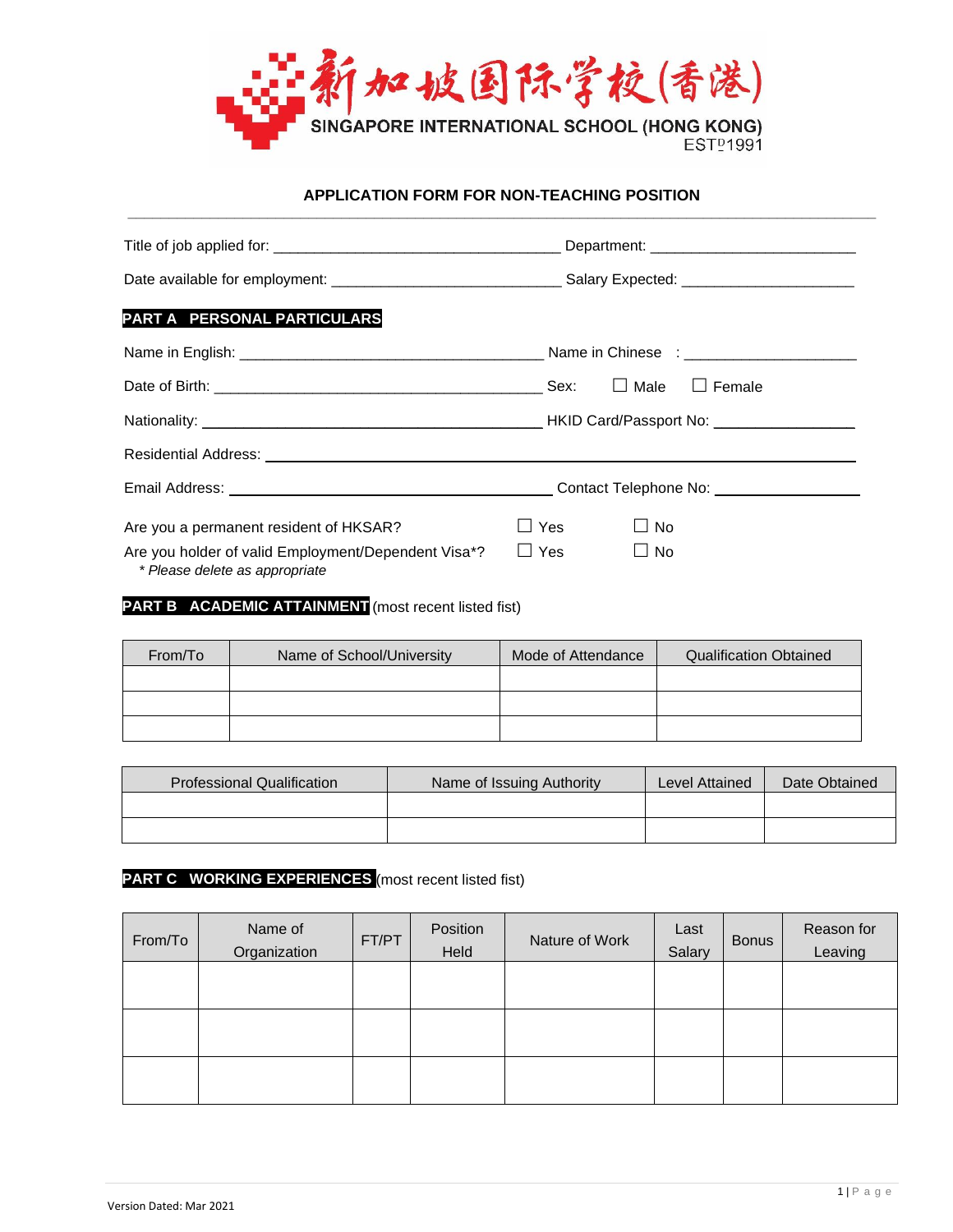### **PART D GENERAL BACKGROUND INFORMATION**

|                                                                                                                                                          | <b>Yes</b> | No. |
|----------------------------------------------------------------------------------------------------------------------------------------------------------|------------|-----|
| Were you ever convicted of a criminal offence?<br>1.                                                                                                     |            |     |
| Are you currently under charges and/or investigation for a criminal offence?<br>2.                                                                       |            |     |
| Have you ever been disciplined, discharged, or asked to resign from a prior<br>3.<br>position?                                                           |            |     |
| Have you ever resigned from a prior position after a complaint had been<br>4.<br>received against you or your conduct was under investigation or review? |            |     |
| Has your contract in a prior position ever been non-renewed?<br>5.                                                                                       |            |     |
| Have you ever been charged with or investigated for sexual abuse or<br>6.<br>harassment or another person?                                               |            |     |
| Has someone ever accused you of assaulting/abusing a child?<br>7.                                                                                        |            |     |
| Have you ever been charged with a crime or misconduct at your workplace?<br>8.                                                                           |            |     |
| Are you subject to any visa or immigration status, which would prevent lawful<br>9.<br>employment?                                                       |            |     |
| NOTE: If you answered "Yes" to any of the above questions, please provide a detail explanation on a                                                      |            |     |

**separate sheet of paper. Conviction of a criminal offence is not a bar to employment in all cases. Each case is considered on its merits. It may be verified with appropriate police official record.**

#### **PART E REFERENCES**

1. The School will seek confidential reference on you once you are shortlisted for consideration. Please provide details of two referees (preferably your former academic adviser/job supervisor) whom the School can invite to comment on your academic / professional suitability for the post.

| (1) Name: $\frac{1}{2}$ Name: $\frac{1}{2}$ $\frac{1}{2}$ $\frac{1}{2}$ $\frac{1}{2}$ $\frac{1}{2}$ $\frac{1}{2}$ $\frac{1}{2}$ $\frac{1}{2}$ $\frac{1}{2}$ $\frac{1}{2}$ $\frac{1}{2}$ $\frac{1}{2}$ $\frac{1}{2}$ $\frac{1}{2}$ $\frac{1}{2}$ $\frac{1}{2}$ $\frac{1}{2}$ $\frac{1}{2}$ $\frac{1}{2}$ $\frac{1$ |                                               |
|-------------------------------------------------------------------------------------------------------------------------------------------------------------------------------------------------------------------------------------------------------------------------------------------------------------------|-----------------------------------------------|
|                                                                                                                                                                                                                                                                                                                   |                                               |
|                                                                                                                                                                                                                                                                                                                   | Telephone: __________________________________ |
|                                                                                                                                                                                                                                                                                                                   |                                               |
|                                                                                                                                                                                                                                                                                                                   |                                               |
|                                                                                                                                                                                                                                                                                                                   | Telephone: _________________________________  |

2. For consideration of employment offer, the school will approach your current/latest employer to seek for further confidential reference. Please provide the particulars of the contract person below:

| Name:          | Position:  |
|----------------|------------|
| Organization:  |            |
| Email Address: | Telephone: |

**Note: The school will inform you before approaching your current employer.**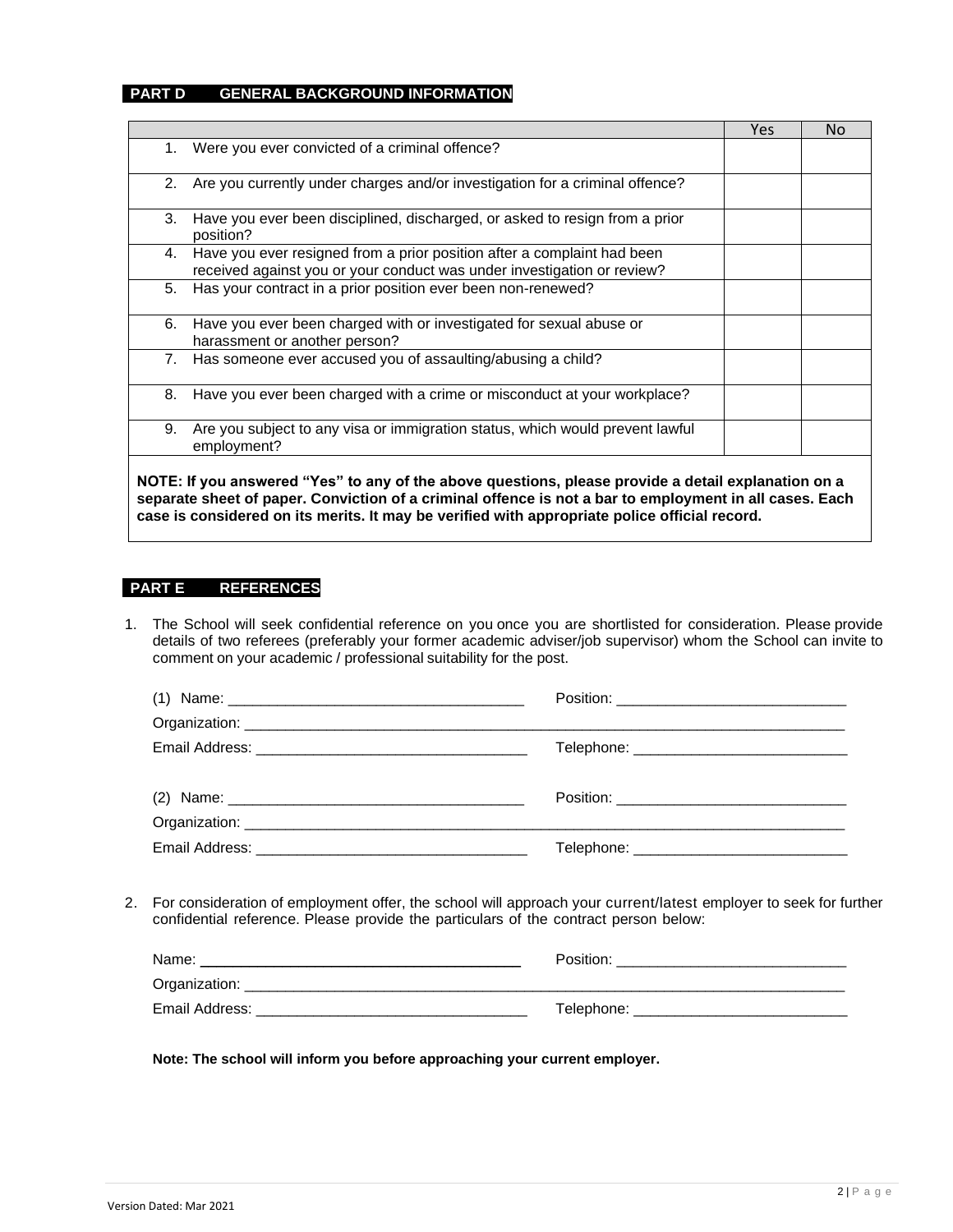### **PART F DECLARATION, AUTHORIZATION AND CONSENT**

- 1. I understand that it is obligatory to supply all the information as requested on this form. I declare that the information on this form is true and accurate to the best of my knowledge and belief, and that I have not withheld any information or provided incomplete or misleading information which will disqualify me from appointment or may lead to dismissal if appointed to the job.
- 2. I declare that I have not been convicted of any criminal offence in Hong Kong or elsewhere or involved in any ongoing criminal proceedings or investigations including but not limited to arrest or apprehension by the police, whether my Registered Teacher or Permitted Teacher status has been cancelled/refused, or whether I am being investigated by schools or Education Bureau over professional misconduct allegations. My name has not been placed on any list which disqualifies me from working with children.
- 3. I authorize the Commissioner of Police to release full details of my criminal record (s) including spent convictions under the Rehabilitation of Offenders Ordinance (Cap 297), if any, to the School.
- 4. I agree to undergo the Sexual Conviction Record Check ("SCRC") conducted by Hong Kong Police Force and understand that the result of SCRC will be one of the factors for the School's consideration for appointment. I also agree and authorize the School to access the result of my SCRC through the Auto-Telephone Answering System.
- 5. I consent to the School making any necessary enquiries for purposes relating to recruitment and for the verification of the information given above. I authorize all government departments and other organizations or agencies to release any record or information as may be required for these enquiries (including, inter alia, obtaining a reference from my current and/or previous employer(s) before offer of appointment; obtaining my medical examination reports or medical records from relevant authorities/agencies/medical personnel and transferring of such data to other authorities/agencies/medical personnel; and making enquiries from relevant institutions/agencies regarding my academic/professional qualifications and obtaining relevant records and transferring of such data to other authorities/agencies for qualification assessment.
- 6. I agree that the personal data provided in this form and in other documents attached to this form will be treated as confidential and used for recruitment and other employment-related purposes only. I have the rights to request access to and correction of my personal data provided by sending a request to the School's Human Resources Department.

**Signature of Applicant Date**